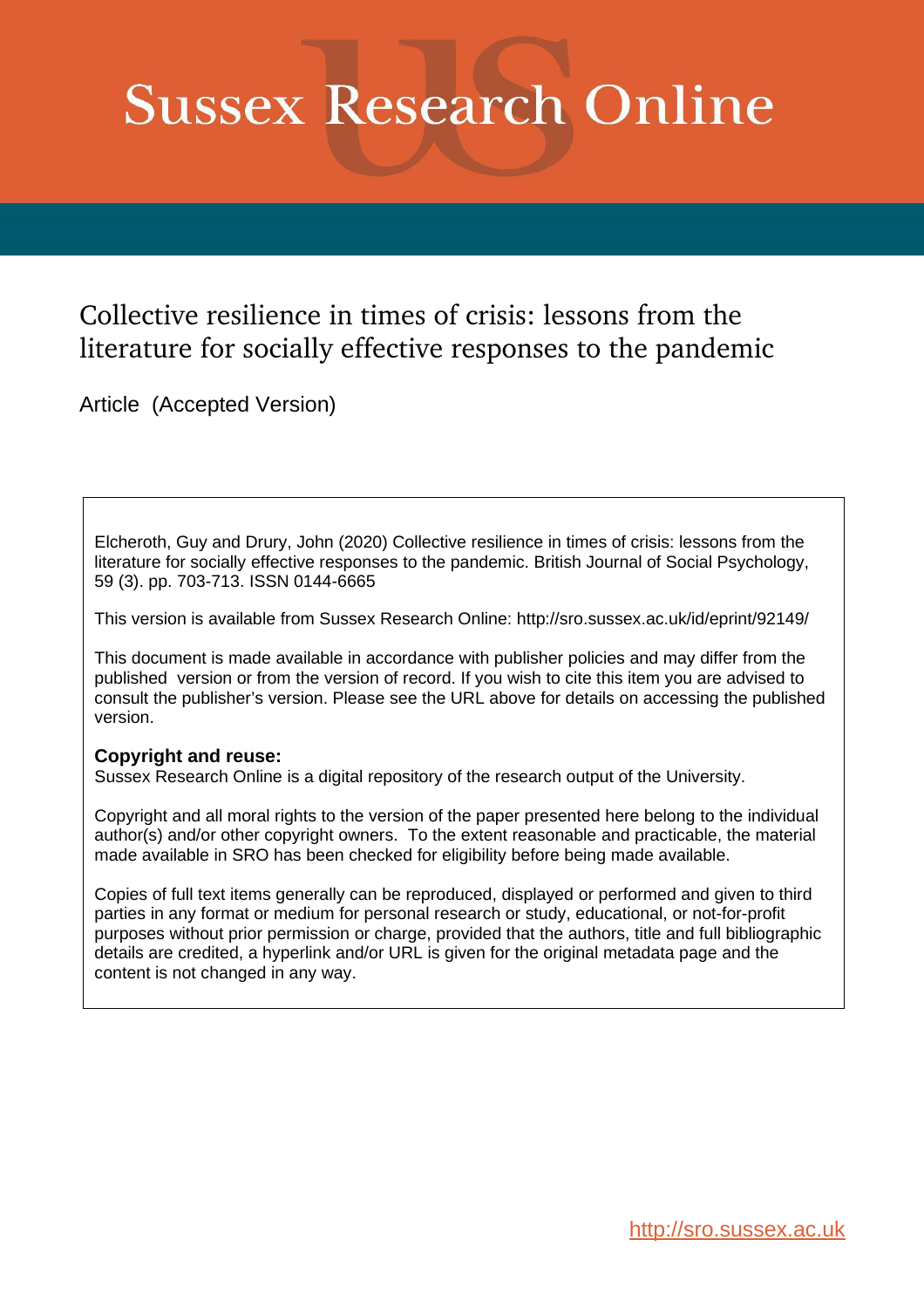## **Collective resilience in times of crisis: Lessons from the literature for socially effective responses to the Covid-19 pandemic**

Guy Elcheroth<sup>1\*</sup>, John Drury<sup>2</sup>

<sup>1</sup> University of Lausanne

<sup>2</sup> University of Sussex

### Accepted for publication in *British Journal of Social Psychology*

*Most countries worldwide have taken restrictive measures and called on their population to adopt social distancing behaviours to contain the spread of the Covid-19 pandemic. At a time when several European countries are releasing their lockdown measures, new uncertainties arise regarding the further evolution of a crisis becoming multifaceted, as well as the durability of public determination to face and contain it. In this context, the sustained social efficacy of public health measures will depend more than ever on the level of acceptance across populations called on to temporarily sacrifice daily freedoms, while economic insecurity grows and social inequalities*  become more blatant. We seek to develop a framework for analysing how the *requirements of 'social distancing' can be reconciled with the conditions that allow for the maintaining, or even strengthening, of social cohesion, mutual solidarity and a sense of collective efficacy, throughout the crisis. To reach this goal, we propose a summary of relevant findings and pragmatic policy principles derived from them.* 

<sup>\*</sup> Corresponding author information: Guy Elcheroth, Faculty of Social and Political Sciences, Geopolis Building, University of Lausanne, CH-1015 Lausanne, Switzerland, (e-mail: guy.elcheroth@unil.ch)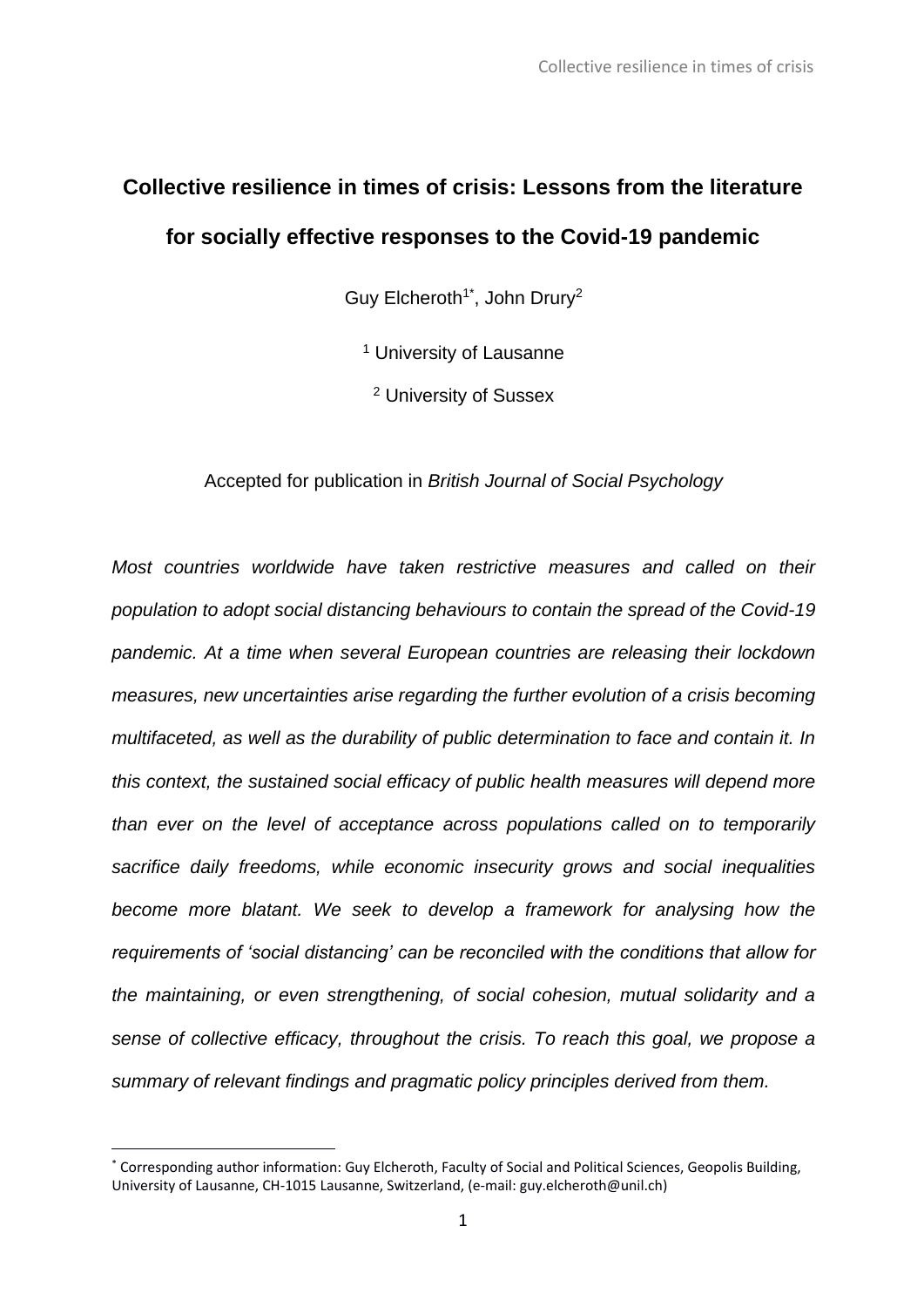Most countries worldwide have taken restrictive measures to limit face-to-face contacts and called on their population to adopt social distancing behaviours, in order to curb the progression of the Covid-19 pandemic. As we are writing, by the end of May 2020 – a time when millions have been diagnosed as infected by the virus and hundreds of thousands have died of it across all the world - most of the world population has experienced weeks or months of life under curfew, lockdown or similar stay-at-home orders<sup>2</sup>. While several European countries have started easing lockdown measures after reaching the declared objective of 'flattening the curve', the continent (and the world) is on its way into new uncertainties: Are first waves of infections only the start of a longer, multifaceted, crisis? Will public determination to face and contain the pandemic remain or vanish after the first battle? Is solidarity with the most vulnerable enduring, or does it turn out to be short-lived?

Many countries are more polarised today then during the initial response phase. Under certain conservative anti-science leaderships, as in the USA and Brazil, the implementation of protective policies had to be fought for by the public since the outbreak of the pandemic<sup>3</sup>. The overcoming of the first epidemic wave is now bringing politics back to most European nations as well, even where there was initially a broad national consensus on the need for determined public action. Political disagreement is growing notably over how to weigh public health risks against economic risks, while 'corona-sceptic' protest movements are emerging in German or Swiss cities<sup>4</sup>. In this

<sup>2</sup> <https://ig.ft.com/coronavirus-lockdowns/>

<sup>3</sup> [https://www.theguardian.com/world/2020/mar/22/brazilians-protest-bolsonaro-coronavirus](https://www.theguardian.com/world/2020/mar/22/brazilians-protest-bolsonaro-coronavirus-panelaco#maincontent)[panelaco#maincontent](https://www.theguardian.com/world/2020/mar/22/brazilians-protest-bolsonaro-coronavirus-panelaco#maincontent) ; [https://www.washingtonpost.com/world/2020/03/25/trump-bolsonaro-see](https://www.washingtonpost.com/world/2020/03/25/trump-bolsonaro-see-coronavirus-more-political-hassle-than-public-threat/)[coronavirus-more-political-hassle-than-public-threat/](https://www.washingtonpost.com/world/2020/03/25/trump-bolsonaro-see-coronavirus-more-political-hassle-than-public-threat/)

<sup>4</sup> [https://www.theguardian.com/world/2020/may/21/germany-braced-for-more-protests-against-coronavirus](https://www.theguardian.com/world/2020/may/21/germany-braced-for-more-protests-against-coronavirus-polices)[polices](https://www.theguardian.com/world/2020/may/21/germany-braced-for-more-protests-against-coronavirus-polices) [; https://www.swissinfo.ch/eng/pandemic-politics\\_demonstrators-defy-ban-to-protest-against](https://www.swissinfo.ch/eng/pandemic-politics_demonstrators-defy-ban-to-protest-against-lockdown/45748938)[lockdown/45748938](https://www.swissinfo.ch/eng/pandemic-politics_demonstrators-defy-ban-to-protest-against-lockdown/45748938)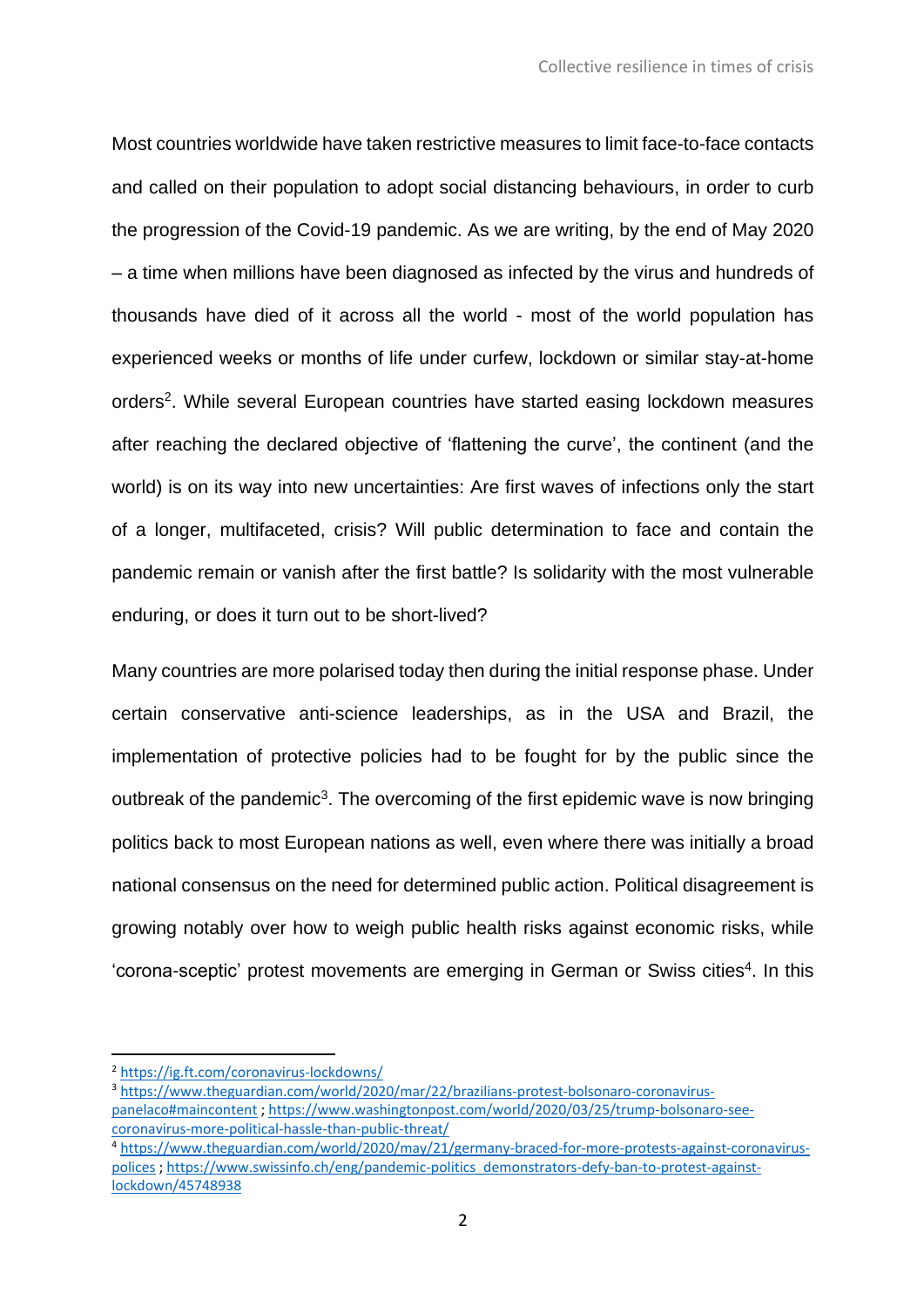context, whatever public health measures are upheld by governments, their sustained social efficacy will depend more than ever on the level of acceptance across populations called on to temporarily sacrifice precious goods, ranging from common daily freedoms for all, to basic economic security for those living already in precarious situations.

The speed with which the political handling of the crisis is creating new social facts calls for a socially responsive science, even before the many empirical research initiatives launched during the pandemic have generated new conclusive evidence. In line with van Bavel et al. (2020), we therefore rely on a review of previous research that helps to shed light on the psychosocial mechanisms at play, and to extrapolate relevant policy principles for the handling of the current crisis. Different from van Bavel et al. - who draw on a very broad variety of empirical and theoretical sources – however, we focus primarily on research conducted in concrete crisis situations and seek to develop a consistent theoretical framework for analysing the core problem of the current crisis handling: How can immediate goals of effectively mobilising public compliance with protective health behaviour be achieved without undermining the social roots of collective resilience? In other words, how can the requirements of 'social distancing' be reconciled with the conditions that allow maintaining, or even strengthening, social cohesion, mutual solidarity, and a sense of collective efficacy, throughout the crisis? The first audience we had in mind when addressing these issues are the different actors involved in coordinating public action during the crisis. However, at a time when states are progressively moving beyond first-response emergency policies, it is also critical that grassroots politics, democratic debate, and public scrutiny of the way governments handle the crisis all regain their place. The paper therefore aims not least to help identifying a relevant knowledge base to inform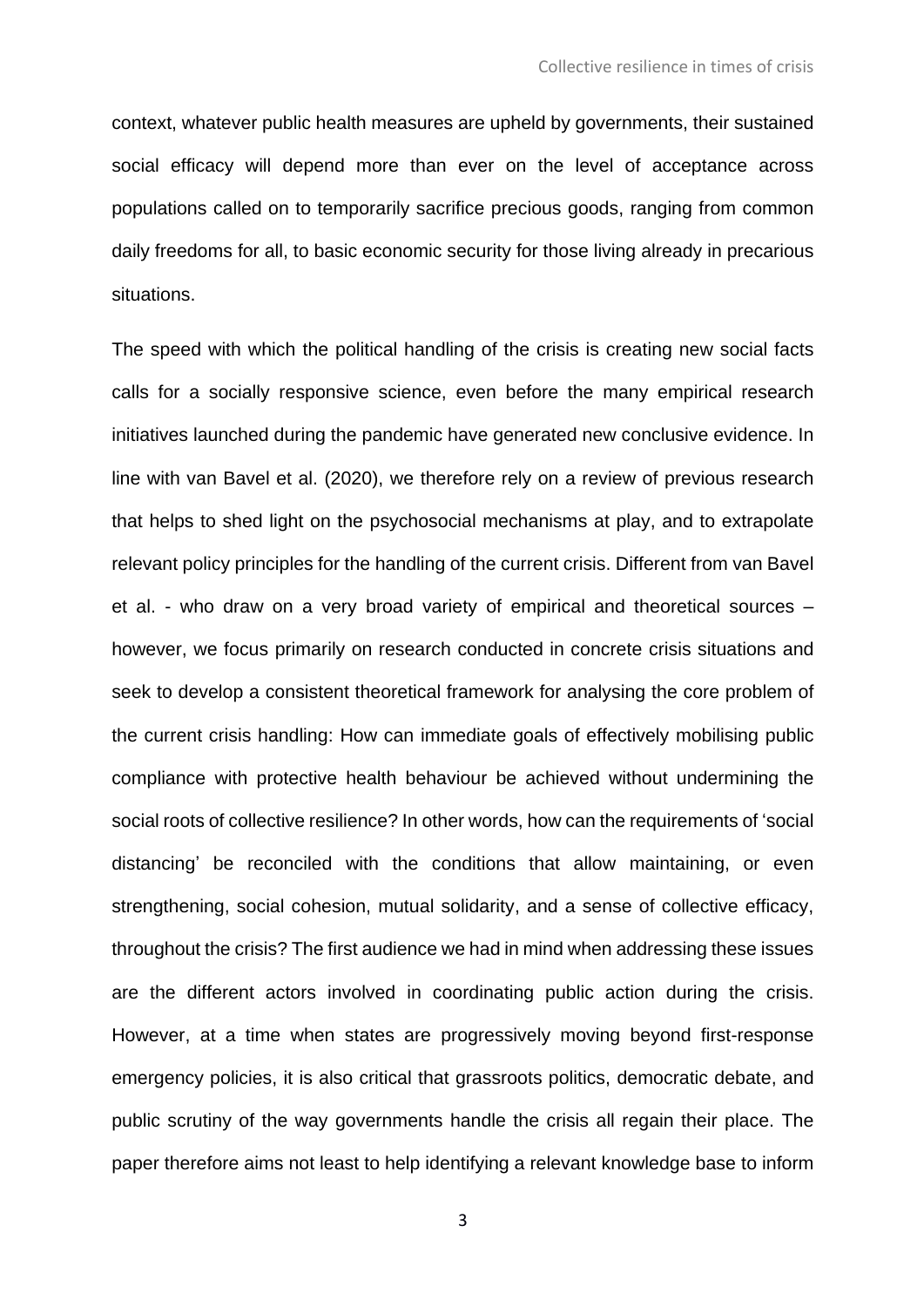these broader public debates, and does so by highlighting ten key lessons from the literature and by proposing some policy principles that can be derived these.

### **1. The malleability of social behaviour increases with accelerating speed in times of crisis.**

In periods of relative social stability, social behaviours are often overdetermined by a set of factors: personal values, material constraints, laws, social norms, etc. This implies that a change in one of these factors is often absorbed and compensated for by the stability of the other factors (Tankard & Paluck, 2017; Vallacher, Read & Nowak, 2002). However, the resulting intuitive understanding of the steadiness and predictability of social behaviour cannot be extrapolated to what happens in times of crisis. When a population is faced with a major upheaval in their daily lives, the shock may simultaneously affect several, or most, determinants of social behaviour. Interactions between multiple factors no longer temper change; they actually accelerate it (Elcheroth & Reicher, 2017; Matthes, 2015; Vallacher, Read & Nowak, 2002). The extreme malleability of the resulting behaviours is sometimes seen by the authorities as a source of potential disorder in times of crisis (Drury, Stott et al, 2019). However, this malleability also facilitates the adaptation of behaviours to new imperatives, on a scale and at a speed that would be inconceivable in normal circumstances.

### *Derived policy principle: Anticipate that everything can change rapidly*

When the context and social behaviours change in an accelerated and often unpredictable manner, it is fundamental to preserve room for manoeuvre to adapt actions to the course of events. Communicating about the necessary evolving nature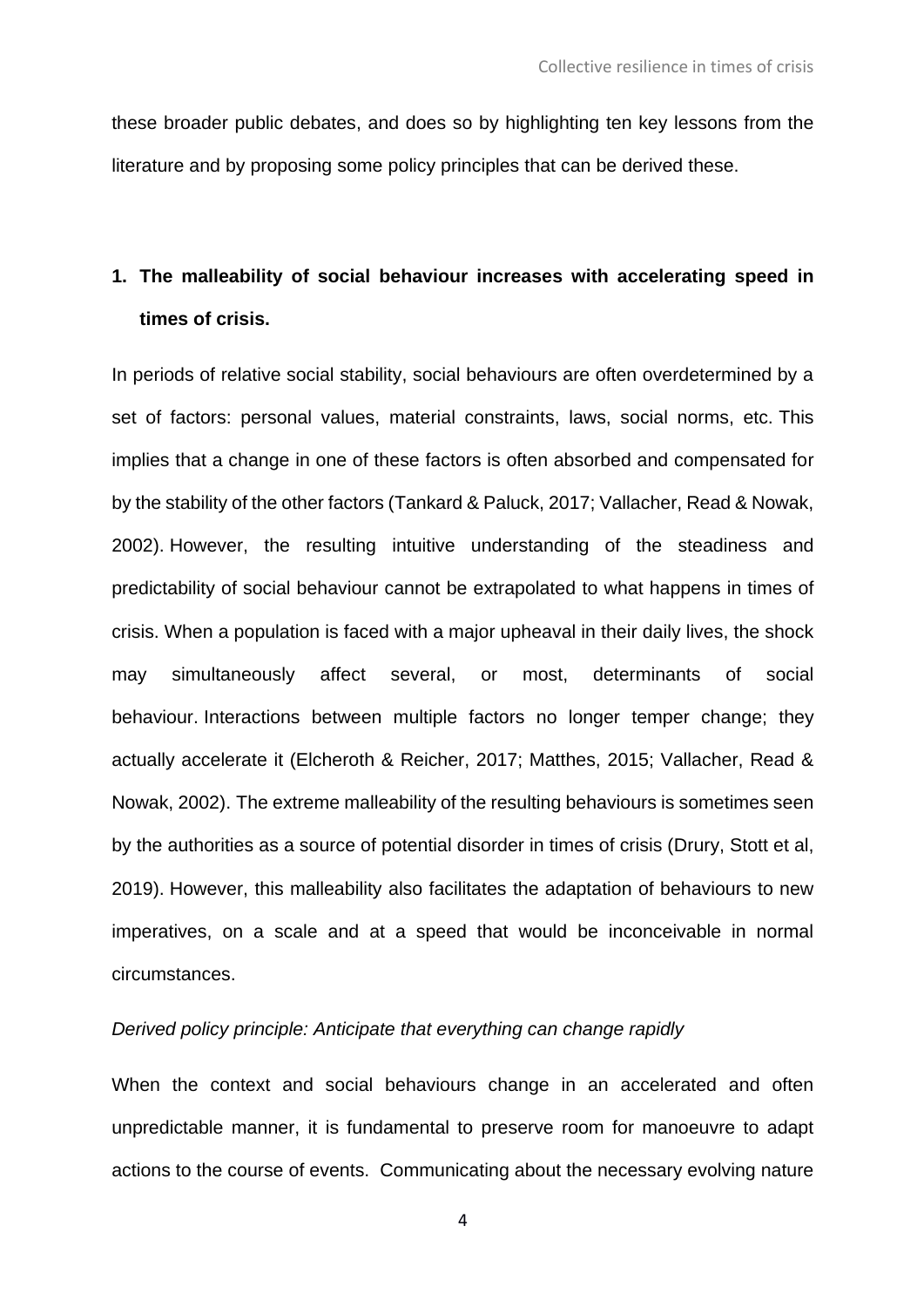of the measures taken helps to preserve serenity when the social conditions and goals of collective behaviour change quickly.

### **2. Perceived social norms play a critical role in accelerating change.**

Among the various factors at play, perceived social norms play a particular role in the dynamics of accelerated change. Faced with new obligations, most people will adapt their behaviour in line with the prevailing reaction in the communities to which they belong (Paluck, 2011; Portelinha & Elcheroth, 2016; Tankard & Paluck, 2016). While it might be possible to observe directly how neighbours or friends adapt their behaviour (Bruine de Bruin et al, 2019), information on how most people react across larger communities of belonging ("my nation", "my generation", "my profession", etc.) is necessarily brought to them through the media. Information provided by the authorities on the prevalence of certain types of behaviour, together with coverage of events by key media, are likely to rapidly reach a larger number of people, as few other sources of information do - all the more so as in a climate of uncertainty people tend to refrain from sharing their personal position on issues perceived as sensitive (Bodor, 2012; Matthes, Knoll & von Sikorski, 2018). As a consequence, information from the authorities or mass media on what other people do or value, can have a disproportionate impact on common perceptions of social norms and shape behavioural change.

### *Derived policy principle: Make constructive behaviour visible*

Millions of people who adapted their own behaviour virtually overnight to comply with new public health recommendations provide as many opportunities to communicate positive stories, which can inspire others to change. Conversely, naming and shaming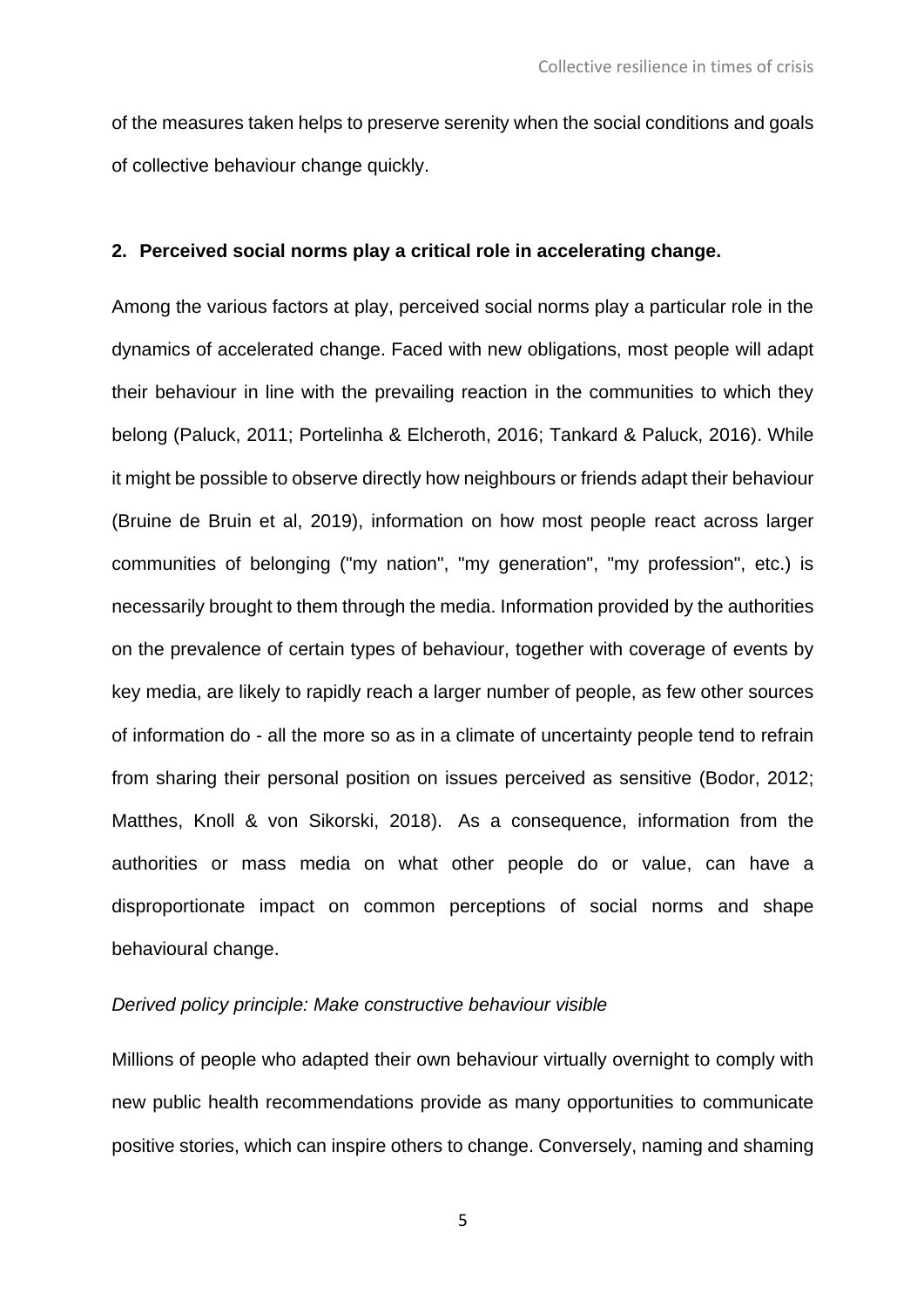those who don't comply can backfire, as it can give the (false) impression that unconstructive behaviour is frequent and hence 'normal' (see Tankard & Paluck, 2016). Ways to avoid this pitfall, while at the same time pointing out what is problematic, include communicating a trend, varying reference groups, or contextualising observed behaviours by emphasizing their malleability.

#### **3. Impractical regulations are likely to produce counterproductive effects.**

Public prohibitions are only effective if they are applicable in practice; otherwise they can trigger paradoxical effects. Formal orders that are systematically and visibly transgressed can generate unfortunate cascades: ambiguity created by norm violations may spill over to other norms, facilitate the spread of incivility or law-breaking behaviour (Keizer, Lindenberg & Steg, 2008, 2011). However, the reverse also seems to be true: in social environments where effective behavioural norms are largely congruent with prescribed norms, compliance with rules is also likely to spread from one domain to another (Tankard & Paluck, 2016).

#### *Derived policy principle: Favour clear and practicable instructions*

When new instructions are issued to the public, it is crucial to ensure that the behaviours requested are clearly identifiable and workable. Ambiguous instructions or double binds, such as contradictory pressure to stay at home and go out working (or consuming), without a clear sense of priorities, risk blurring norms and thwarting the dynamics of collective change.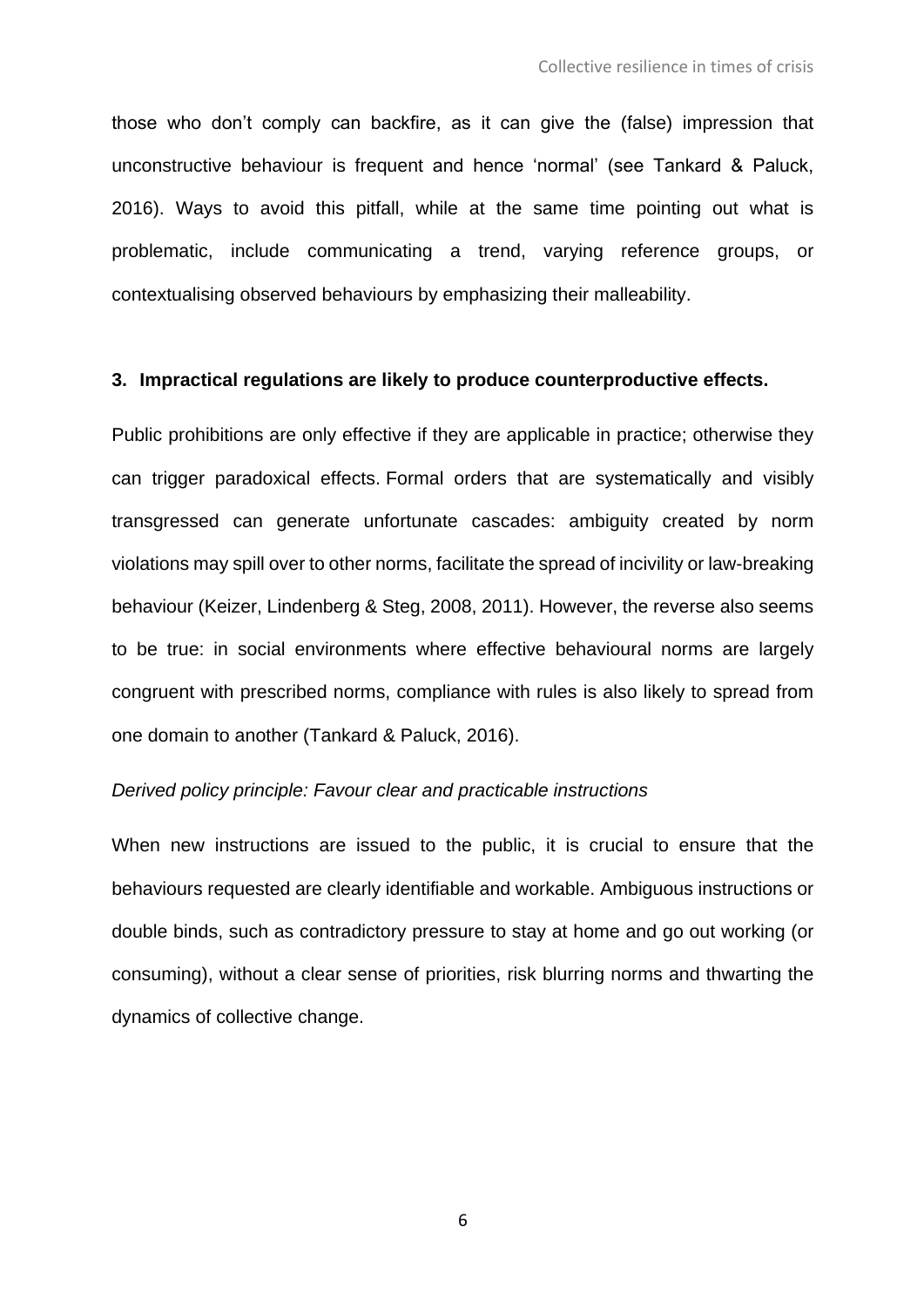### **4. Adherence to public health guidance is reinforced by the perception of a common identity with the persons issuing or relaying the guidance.**

Instructions to change behaviour and make sacrifices are more likely to generate an intrinsic motivation to comply when they are perceived as coming from "one of us" (Drury, Carter et al, 2019; Haslam, Reicher & Platow, 2010). In a large population, feelings of belonging are generally varied; they differ between individuals and situations. The same source may therefore generate strong support for the message with one sub-section of the population at a given time, while being perceived as an outsider's voice for other people or in different circumstances (Augoustinos & De Garis, 2012).

### *Derived policy principle: Mobilise inclusive role models*

The persuasive power of public guidelines can be significantly enhanced when they are relayed by a range of people who are likely to be accepted as "one of us" across the different target groups, and to credibly embody the respective common identities. It is also important to avoid having law enforcement agencies being placed in situations that make them appear antagonistic to the group identities involved (see Drury et al, 2019), either by their attributes or actions (e.g. avoid a group of adolescent girls being dispersed by older male officers, avoid armed agents intervening at a religious site, etc.). More generally, identification and effective cooperation of the public with the authorities handling the crisis can only be sustained if the authorities refrain from disproportionate authoritarian measures like blanket surveillance, or drastic punishment.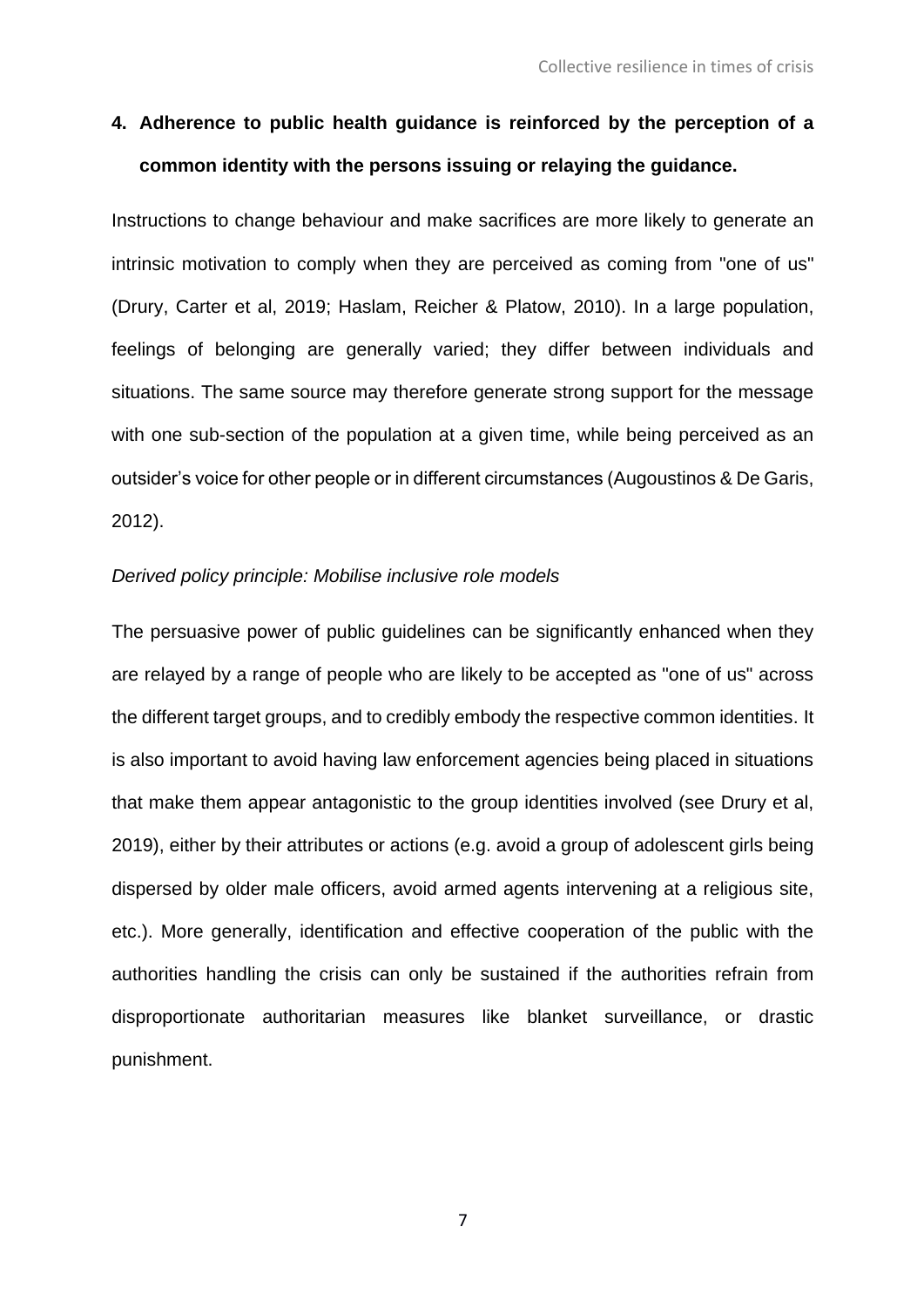### **5. The search for a sense of collective continuity is a powerful source of social motivation.**

Membership in social groups bears the promise of being part of something more longlasting than our own finite existence: collective continuity provides solace and orientation to individuals, especially when faced with existential threats (Sani, Bowe & Herrera, 2008; Elcheroth & Spini, 2014, Sani, Herrera & Bowe, 2009). The way in which communities mobilise to deal with a current crisis depends on how they relate the challenges posed by the crisis to a common understanding of their history and collective trajectory (Wohl, Squires & Caouette, 2012).

### *Derived policy principle: Recall the ordeals overcome*

It can be empowering to highlight past and present experiences that testify to the collective capacity to respond to the challenge, and effective to show that what is required is in continuity with cherished everyday roles and identities (e.g., helping loved ones, caring for the sick, providing food, communicating creatively, etc.). When relevant and meaningful historical narratives are accessible in the collective memories, their invocation can serve to inspire and encourage.

### **6. Even in life-threatening emergencies, many ordinary social roles and relationships are preserved and continue to guide social interactions.**

Research on behaviours during life-threatening emergencies - such as terrorist attacks, fires or earthquakes - shows that even in these extreme circumstances, selfish or irrational 'panic' behaviour is much rarer than spontaneous helping behaviour (Cocking & Drury, 2014; Cocking, Drury & Reicher, 2009). In most cases, people who suddenly find themselves in a situation of great danger, either to themselves or others,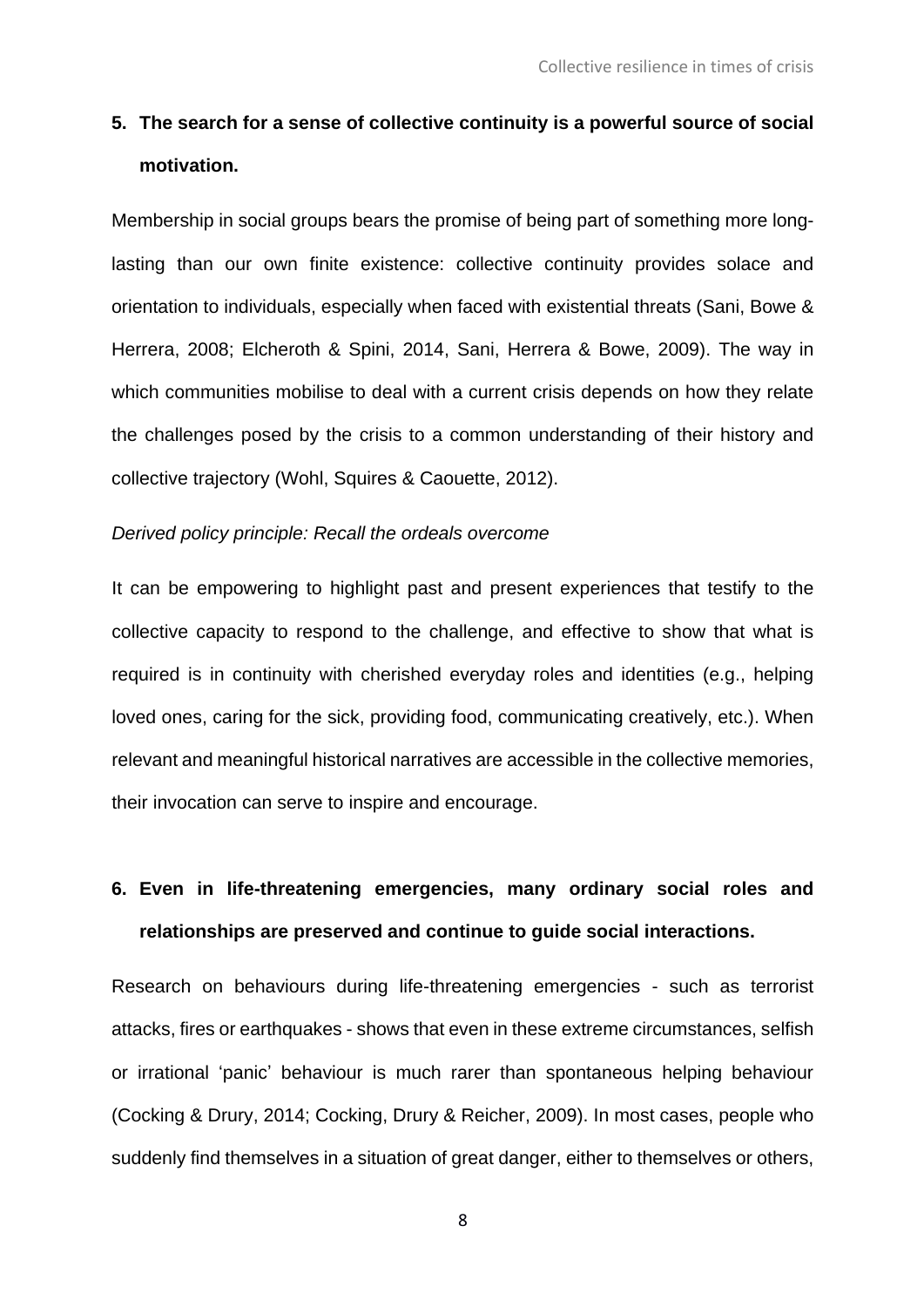will continue to respect ordinary social codes, for example by being altruistic towards their loved ones, by helping people perceived as vulnerable, such as the elderly or children, even when they are strangers, and by general cooperation (Drury, 2012; Drury, Cocking & Reicher, 2009; see also Drury, Reicher & Stott, 2020).

#### *Derived policy principle: Avoid perpetuating the myth of "collective panic"*

It is most reasonable to rely on shared values of civic-mindedness and to address other people as bearers of responsibilities and loyalties within the fabric of everyone's social relationships. Media coverage and over-interpretation of certain unusual behaviours (e.g., looping coverage of empty shelves) can cause concern in a context of uncertainty and, at worst, reinforce the behaviours in question through a cascade effect. It is therefore important to contextualise such information systematically and proactively, for example by recalling the range of responsible behaviours adopted elsewhere, by insisting on the anecdotal nature of over-publicised behaviours and/or by explaining how their impact can be contained.

### **7. New communities of solidarity are likely to emerge out of the crisis situation.**

Studies of people exposed to emergencies and disasters have revealed that people who did not know each other before can develop a strong sense of belonging to an emergent group, created by the common experience of the dangerous event itself (Drury et al, 2016, Drury, Carter et al, 2019). ). The feeling of all being 'in the same boat' gives rise to a sense of common identity, which motivates and makes possible mutual support during the crisis. Under certain conditions, the common identity is maintained over time and facilitates long-term solidarity (Drury & Reicher, 2000; Ntontis et al, 2020).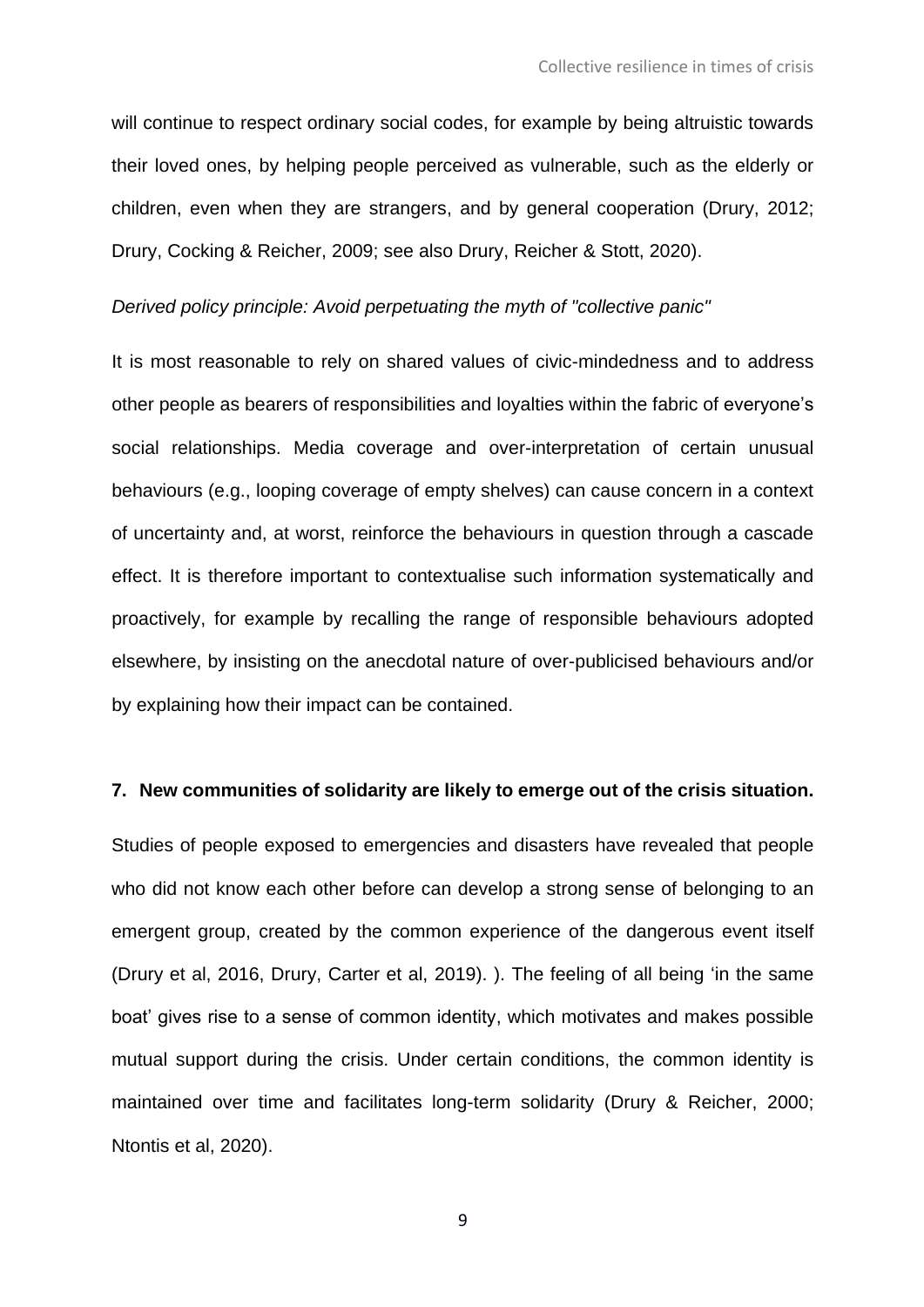#### *Derived policy principle: Let spontaneous solidarity express itself*

As the crisis can hardly be overcome without a broad mobilisation of public solidarity, spontaneous initiatives should primarily be treated as manifestations of goodwill which can lead to new solutions, even when they appear to be potential sources of disorder in the eyes of public authorities. It is vital to allow spontaneous self-help initiatives to express themselves, give them visibility and acknowledge their contribution to the management of the crisis.

### **8. The momentum of solidarity can be fragile when crisis management creates or reinforces inequalities.**

The main obstacle to the emergence or maintenance of a sense of common fate in the face of danger stems from an unequal distribution of risks and burdens (Penic, Elcheroth & Morselli, 2017; Spini, Morselli & Elcheroth, 2019). When certain subgroups feel invulnerable, the sentiment of all being in the same boat is reduced. When part of the population escapes the effort required of all or, worse, exploits the crisis to profit from it, the social incentives for making sacrifices tend to erode (Abramowitz, 2005). Sometimes, the wave of spontaneous solidarity fails to materialise because the political management of the crisis divides people whom the danger could have brought together (Drury, Carter et al, 2019). Sometimes, it declines when the majority is striving to return to a state of normality, leaving those still affected by the danger increasingly isolated (Kaniasty & Norris, 2008).

### *Derived policy principle: Show that vulnerability is shared*

The feeling of togetherness is a strong source of energy and flexibility in times of crisis, but it is also a fragile resource. It is therefore critical to recognise and mitigate the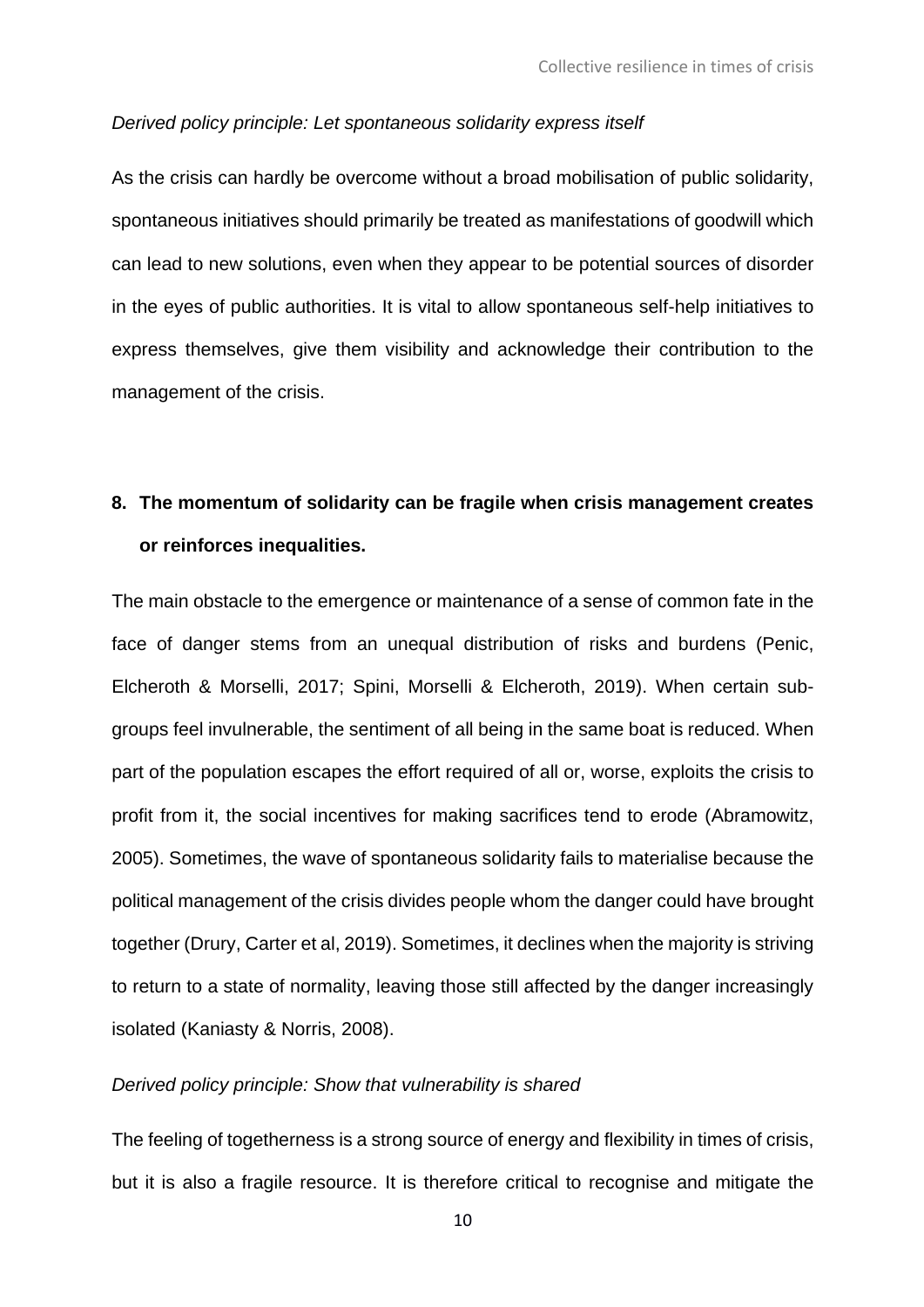impact of social inequality, while highlighting at the same time that some forms of vulnerability are shared. Leaving poorer people with no real alternative to continue working under any conditions makes the situation worse for all, as it undermines effective containment of the epidemic. It very likely makes a difference when public administrations avoid undue privileges when the call is for sacrifice, show firmness towards attempts to exploit the crisis for individual gain, and display sensitivity towards communities of effective solidarity formed on the ground, even when they transcend administrative or political borders.

### **9. Confusion and lack of information are more difficult to manage than shared truths.**

Faced with situations of existential uncertainty, most people redouble their efforts to preserve a shared and coherent vision of social reality (Echterhoff, Higgins & Levine, 2009; Kopietz et al, 2010). Not being able to receive consistent information or to share it with significant others can be the cause of a distressing loss of one's bearings and will increase the volatility of social behaviour (Centola, Willer & Macy, 2005; Ostertag & Ortiz, 2013; Portelinha & Elcheroth, 2016). Not being able to share alternative viewpoints or constructive criticism can lead to either disengagement or hostility, especially among committed citizens (Packer, 2008).

### *Derived policy principle: Preserve information and communication channels*

It is vital to keep public media functional, and not to take any measures that hinder social interaction beyond the need to guard physical distance. As a primary source of information, the role of public authorities can be guided by three principles: sharing available information, communicating about the limits of current knowledge, and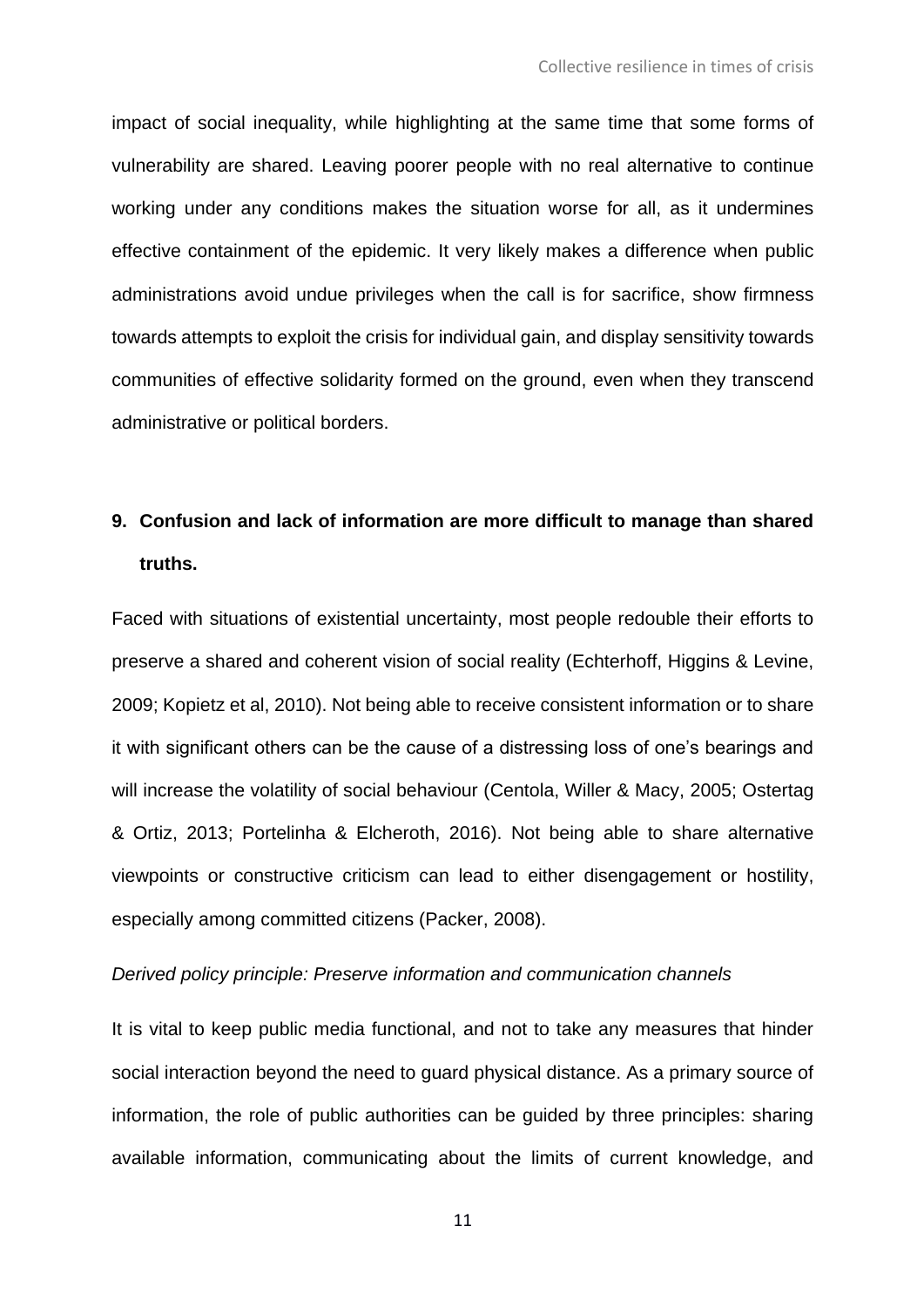admitting that citizens are better equipped to live with difficult but shared truths than with isolating confusion.

### **10.The preservation of social ties is a critical determinant of resilience in stressful times.**

It is well established that social isolation negatively affects mental and physical health. Meta-analytic evidence suggests that social isolation affects longevity at least as strongly, if not more, than key somatic factors like smoking, alcohol consumption, physical activity or obesity (Holt-Lunstad, Smith & Layton, 2010). People who are well integrated in a cohesive community are less likely to be impaired even when they have to face extremely stressful events (Abramowitz, 2005; Kaniasty & Norris, 2008; Diez-Roux, 1998; Hikichi et al, 2016; Iwasaki, Sawada & Aldrich, 2017; Noel, Cork & White, 2018). However, not all types of social contacts are similarly beneficial to health: the critical factor seems to lie in people's capacity to preserve social relations that matter for their feeling of belonging and purpose, and which provide them with existential security trough a sense of shared identity (Jetten et al., 2014).

### *Derived policy principle (10): Allow for the continuity of social ties*

In order to preserve collective capacities for solidarity and resilience, it is important to avoid, as much as possible, situations of social isolation that may arise from stay-athome orders. To clarify the objective of calls for physical distance, they may be accompanied by a call to keep in touch by other means. It is important not to hinder well-intended initiatives when they are compatible with the objectives of protection, and to help everyone to differentiate between staying at home and retreating, or feeling helpless.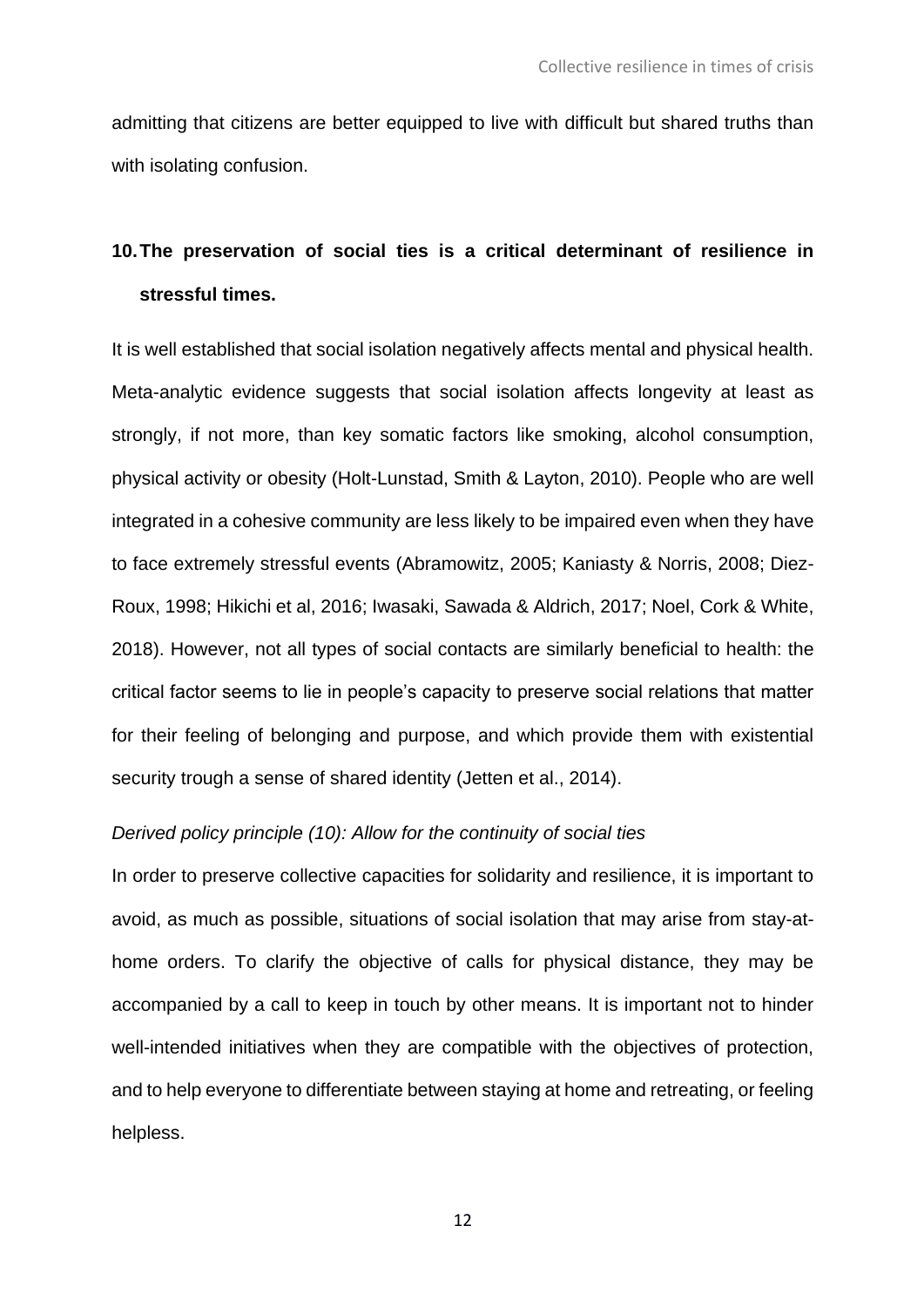### **Conclusion**

In a comprehensive treatise on the impact of calamities on social life, written in the midst of World War II, Sorokin (1942) noted that one calamity seldom comes alone. While he was mainly concerned about how great diseases pave the way for great poverty, war or revolution, from a contemporary perspective environmental destruction and climate change add to the list of Sorokin's 'monsters'. Once the current health crisis is contained, the big questions to remain will be whether humanity is condemned to be in a less favourable situation to fight poverty, war or global warming after the pandemic than it was before. Except if sufficiently resilient social dynamics are put in motion during the pandemic to eventually *facilitate* effective action in face of other global threats. In the most optimistic of all scenarios, policies consistent with the research-derived principles outlined in this paper bear a potential not only to protect and preserve social fabrics here and now, but also to trigger positive spill-over effects (see Solnit, 2010).

One thing for sure: rarely has the rich adaptability of social behaviour in face of existential threat been demonstrated on such a scale. Emergent solidarities do not only bring closer people facing the threat locally but also globally; they could potentially result in increased 'identification with all humanity' (McFarland et al., 2012), a sense of global identity likely to facilitate effective action against climate (or other) disasters (Loy & Spence, 2020). However, day-to-day observations from the unfolding crisis also convey a more sobering message, as the crisis appears to reveal and exacerbate chronic inequalities, again, locally and globally. Across the Southern hemisphere, strict lockdown bears the risk of starvation for countless day labourers<sup>5</sup>. And even in an

<sup>5</sup> [https://www.theguardian.com/global-development/2020/jun/01/lockdown-in-dhaka-where-social](https://www.theguardian.com/global-development/2020/jun/01/lockdown-in-dhaka-where-social-distancing-is-an-illusion)[distancing-is-an-illusion](https://www.theguardian.com/global-development/2020/jun/01/lockdown-in-dhaka-where-social-distancing-is-an-illusion) ; [https://www.theguardian.com/world/2020/apr/21/global-hunger-could-be-next-big](https://www.theguardian.com/world/2020/apr/21/global-hunger-could-be-next-big-impact-of-coronavirus-pandemic)[impact-of-coronavirus-pandemic](https://www.theguardian.com/world/2020/apr/21/global-hunger-could-be-next-big-impact-of-coronavirus-pandemic)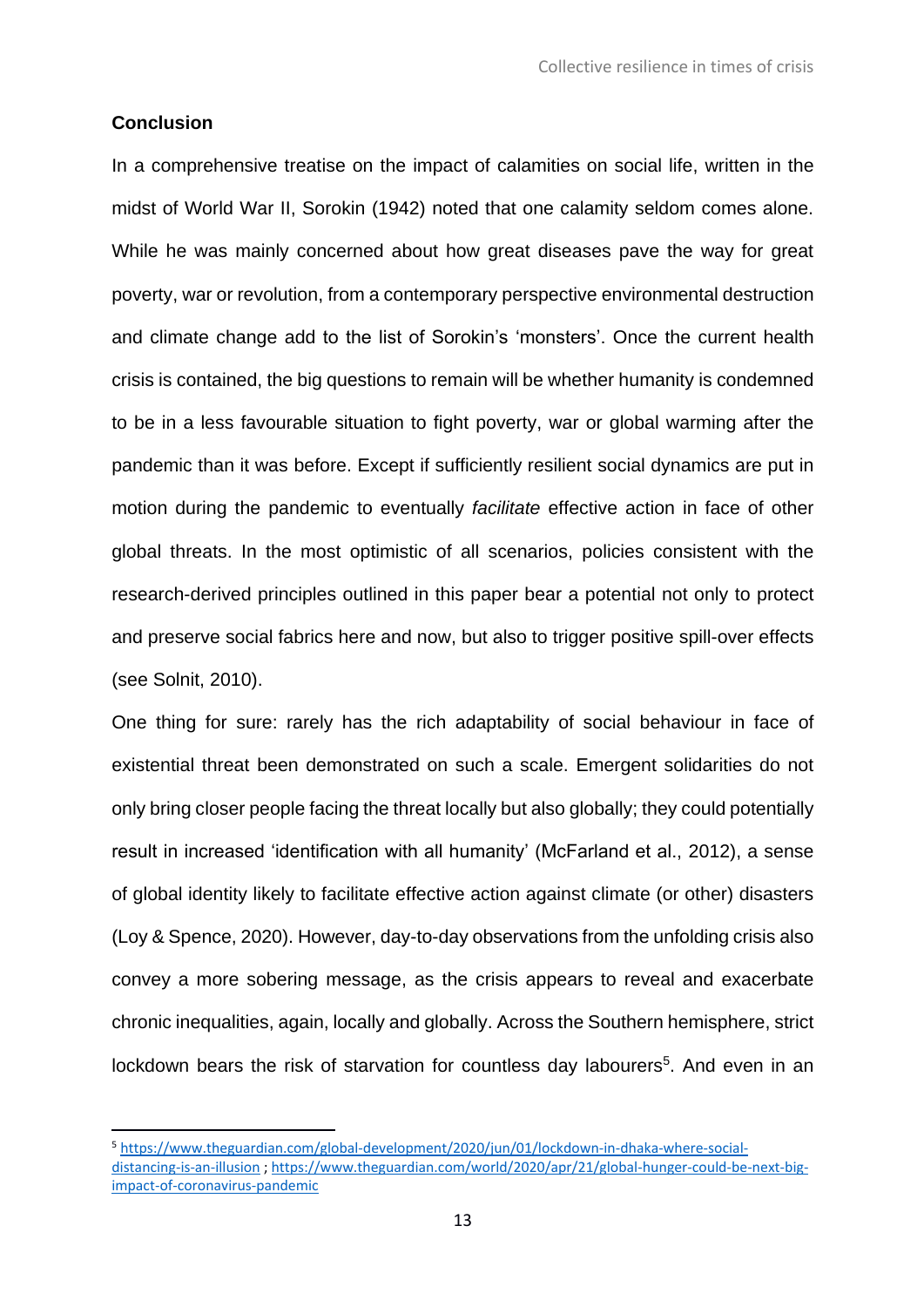affluent country such as Switzerland, thousands of informal domestic workers have been queuing for free food bags after their employers stopped paying them<sup>6</sup>. It has become obvious that if health protection is performed without social solidarity, it will fatefully divide us further from one another (see also Drury, Reicher & Stott, 2020). Eventually then, the only way to come out of the pandemic more resilient than we entered into in, is to build fairer arrangements to share the burden of the crisis across nations, generations and classes, and to reaffirm our joint humanity while facing tremendous challenges.

### **Acknowledgements:**

The authors thank Sandra Penic for swift yet thoughtful feedback on an earlier draft of the paper. The brief report is partially based on ideas and concepts developed within the Pluralistic Memories Project (r4d – Swiss Programme for Research on Global Issues for Development, SNSF grant number: 400240\_171188). The Swiss National Centre of Competence in Research LIVES—Overcoming vulnerability: Life course perspectives (NCCR LIVES, SNSF grant number: 51NF40-160590) has provided very valuable support in the preparation and rapid dissemination of an earlier version, more tailored to early responses within the specific Swiss policy context.

### **References**

Abramowitz, S. A. (2005). The poor have become rich, and the rich have become poor: Collective trauma in the Guinean Languette. *Social Science & Medicine*, *61*(10), 2106-2118. https://doi.org/10.1016/j.socscimed.2005.03.023

<sup>6</sup> https://pages.rts.ch/emissions/temps-present/11226816-precaires-et-pandemie-la-doublepeine.html#timeline-anchor-integral-11226817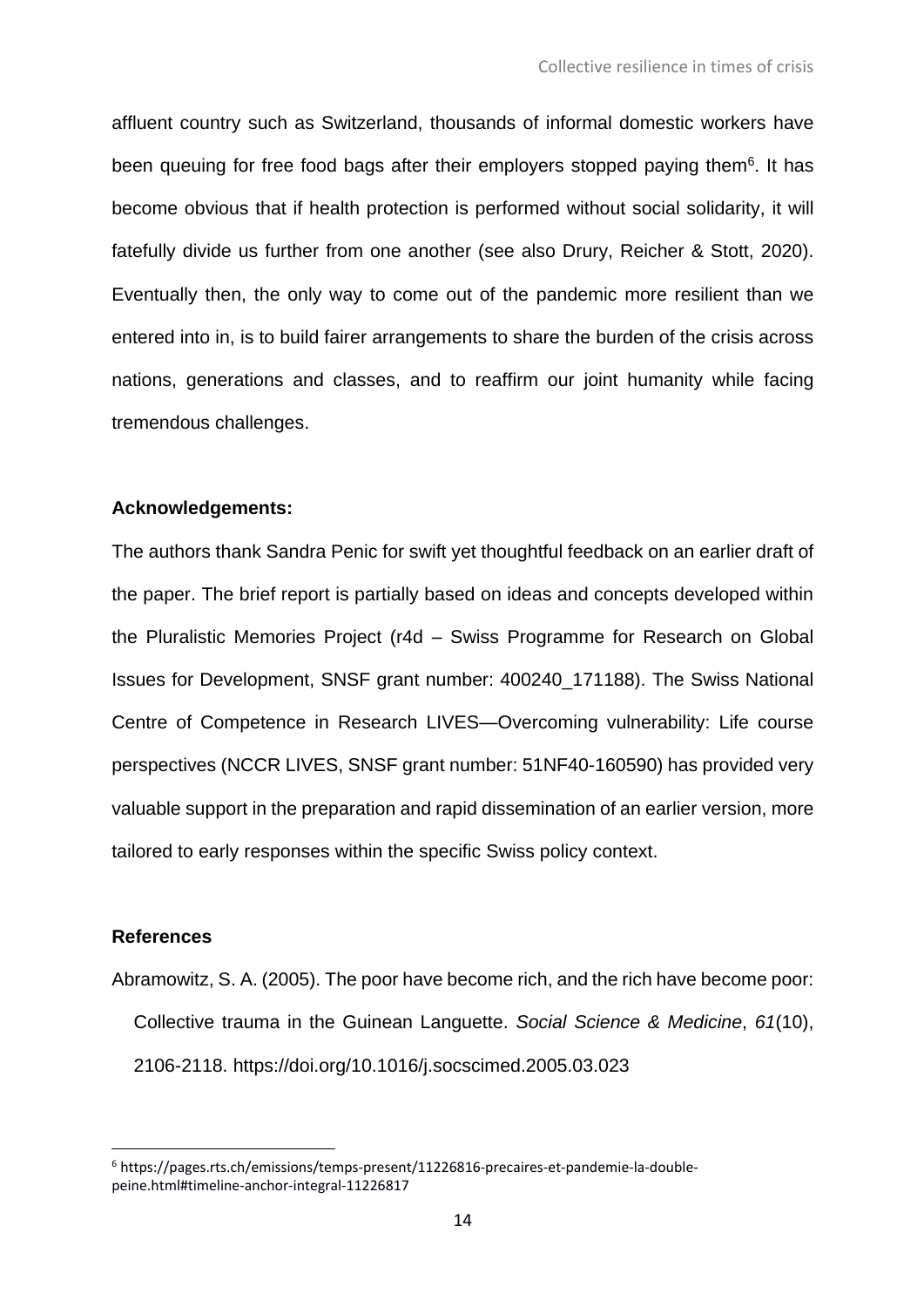- Augoustinos, M., & De Garis, S. (2012). 'Too black or not black enough': Social identity complexity in the political rhetoric of Barack Obama. *European Journal of Social Psychology, 42*(5), 564-577. https://doi.org/10.1016/j.socscimed.2005.03.023
- Bodor, T. (2012). The issue of timing and opinion congruity in spiral of silence research: Why does research suggest limited empirical support for the theory? *International Journal of Public Opinion Research*, *24*(3), 269-286. https://doi.org/10.1093/ijpor/eds016
- Bruine de Bruin, W., Parker, A. M., Galesic, M., & Vardavas, R. (2019). Reports of social circles' and own vaccination behavior: A national longitudinal survey. *Health Psychology*, *38*(11), 975. https://doi.org/10.1037/hea0000771
- Centola, D., Willer, R., & Macy, M. (2005). The emperor's dilemma: A computational model of self-enforcing norms. *American Journal of Sociology*, *110*(4), 1009-1040. https://doi.org/10.1086/427321
- Cocking, C., & Drury, J. (2014). Talking about Hillsborough: 'Panic' as discourse in survivors' accounts of the 1989 football stadium disaster. *Journal of Community & Applied Social Psychology*, *24*(2), 86-99. https://doi.org/10.1002/casp.2153
- Cocking, C., Drury, J., & Reicher, S. (2009). The psychology of crowd behaviour in emergency evacuations: Results from two interview studies and implications for the Fire and Rescue Services. *The Irish Journal of Psychology*, *30*(1-2), 59-73. https://doi.org/10.1080/03033910.2009.10446298
- Diez-Roux, A. V. (1998). Bringing context back into epidemiology: Variables and fallacies in multilevel analysis. *American Journal of Public Health*, *88*(2), 216-222. https://doi.org/10.2105/AJPH.88.2.216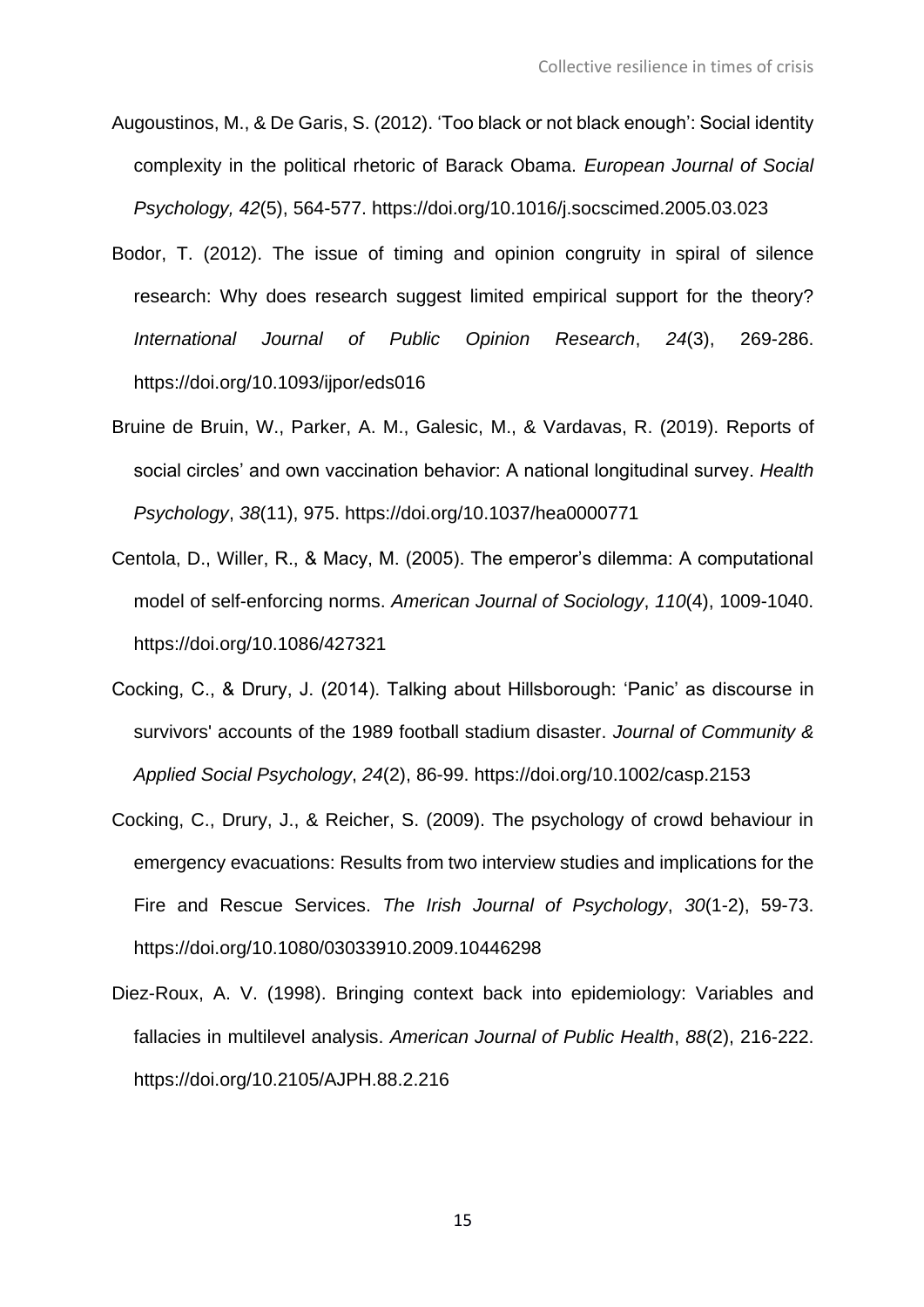- Drury, J. (2012). Collective resilience in mass emergencies and disasters. A social identity model. *In* J. Jetten, C. Haslam, & S. A. Haslam (eds.), *The Social Cure: Identity, Health and Well-being.* New York: Psychology Press.
- Drury, J., Brown, R., González, R., & Miranda, D. (2016). Emergent social identity and observing social support predict social support provided by survivors in a disaster: Solidarity in the 2010 Chile earthquake. *European Journal of Social Psychology*, *46*(2), 209-223. https://doi.org/10.1002/ejsp.2146
- Drury, J., Carter, H., Cocking, C., Ntontis, E., Tekin Guven, S., & Amlôt, R. (2019). Facilitating collective resilience in the public in emergencies: Twelve recommendations based on the social identity approach. *Frontiers in Public Health*, *7* (141).
- Drury, J., Cocking, C., & Reicher, S. (2009). The nature of collective resilience: Survivor reactions to the 2005 London bombings. *International Journal of Mass Emergencies and Disasters*, *27*(1), 66-95.
- Drury, J., & Reicher, S. (2000). Collective action and psychological change: The emergence of new social identities. *British Journal of Social Psychology, 39*(4), 579- 604. https://doi.org/10.1348/014466600164642
- Drury, J., Reicher, S., & Stott, C. (2020). Covid-19 in context: Why do people die in emergencies? It's probably not because of collective behaviour. *British Journal of Social Psychology*.
- Drury, J., Stott, C., Ball, R., Reicher, S., Neville, F., Bell, L., Biddlestone, M., Choudhury, S., Lovell, M., & Ryan, C. (2019). A social identity model of riot diffusion: From injustice to empowerment in the 2011 London riots. *European Journal of Social Psychology, 50,* 646-661. https://doi.org/10.1002/ejsp.2650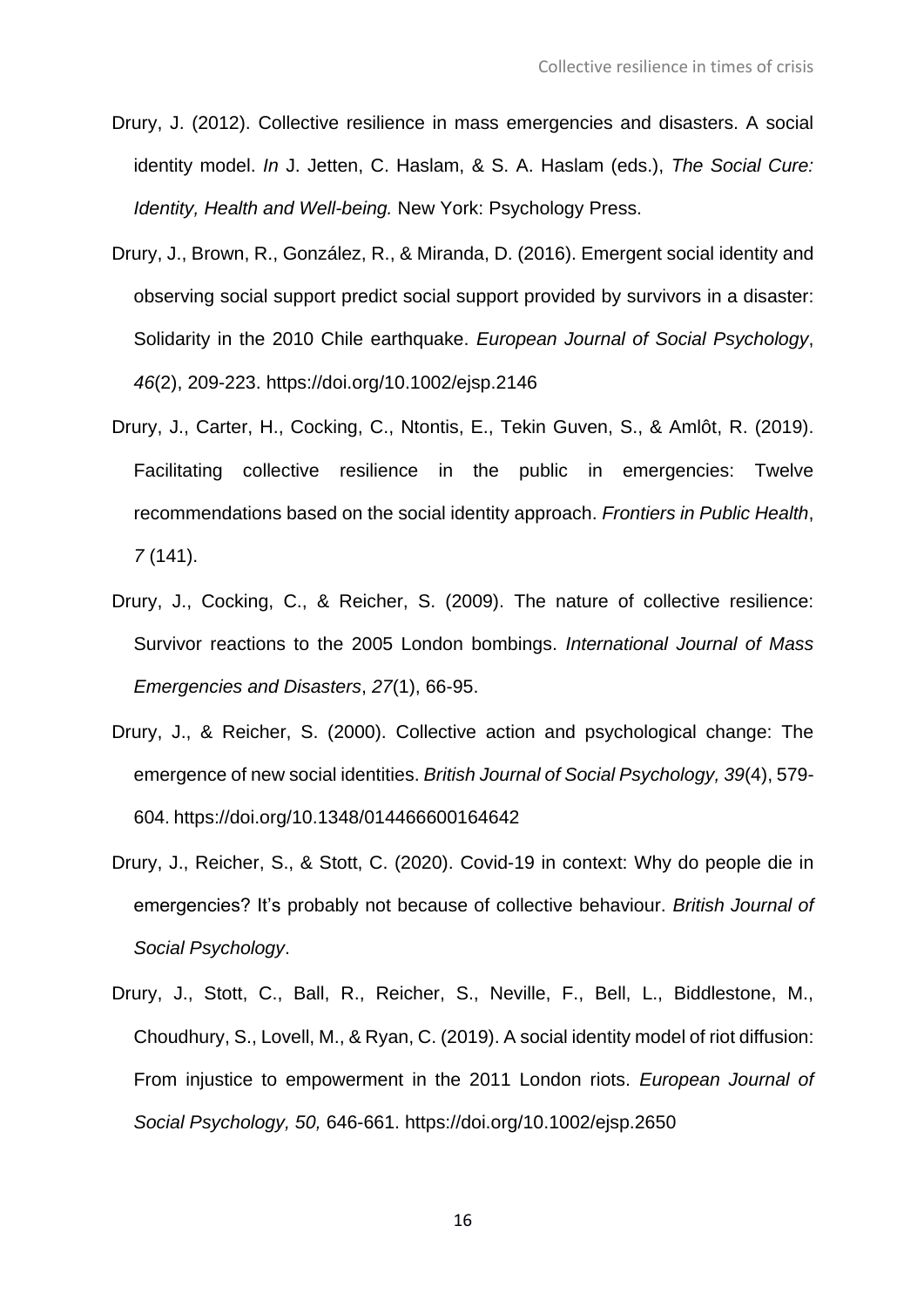- Echterhoff, G., Higgins, E. T., & Levine, J. M. (2009). Shared reality: Experiencing commonality with others' inner states about the world. *Perspectives on Psychological Science*, *4*(5), 496-521. https://doi.org/10.1111/j.1745- 6924.2009.01161.x
- Elcheroth, G. & Reicher, S. (2017). *Identity, violence, and power. Mobilising hatred, demobilising dissent.* London: Palgrave Macmillan. https://doi.org/10.1057/978-1- 137-31728-5
- Elcheroth, G., & Spini, D. (2014). Beyond collective denial: Public reactions to human rights violations and the struggle over the moral continuity of communities. *In* D. Spini, G., Elcheroth, & D. Corkalo. (eds.). *War and Community: Collective experiences in the former Yugoslavia (pp. 205 – 226).* Berlin & New York: Springer. https://doi.org/10.1007/978-1-4614-7491-3\_14
- Haslam, S. A., Reicher, S. D., & Platow, M. J. (2010). *The new psychology of leadership: Identity, influence and power.* London & New York: Psychology Press. https://doi.org/10.4324/9780203833896
- Hikichi, H., Aida, J., Tsuboya, T., Kondo, K., & Kawachi, I. (2016). Can community social cohesion prevent posttraumatic stress disorder in the aftermath of a disaster? A natural experiment from the 2011 Tohoku earthquake and tsunami. *American Journal of Epidemiology*, *183*(10), 902-910. https://doi.org/10.1093/aje/kwv335
- Holt-Lunstad, J., Smith, T. B., & Layton, J. B. (2010). Social relationships and mortality risk: a meta-analytic review. *PLoS med*, *7*(7), e1000316. https://doi.org/10.1371/journal.pmed.1000316
- Iwasaki, K., Sawada, Y., & Aldrich, D. P. (2017). Social capital as a shield against anxiety among displaced residents from Fukushima. *Natural Hazards*, *89*(1), 405- 421. https://doi.org/10.1007/s11069-017-2971-7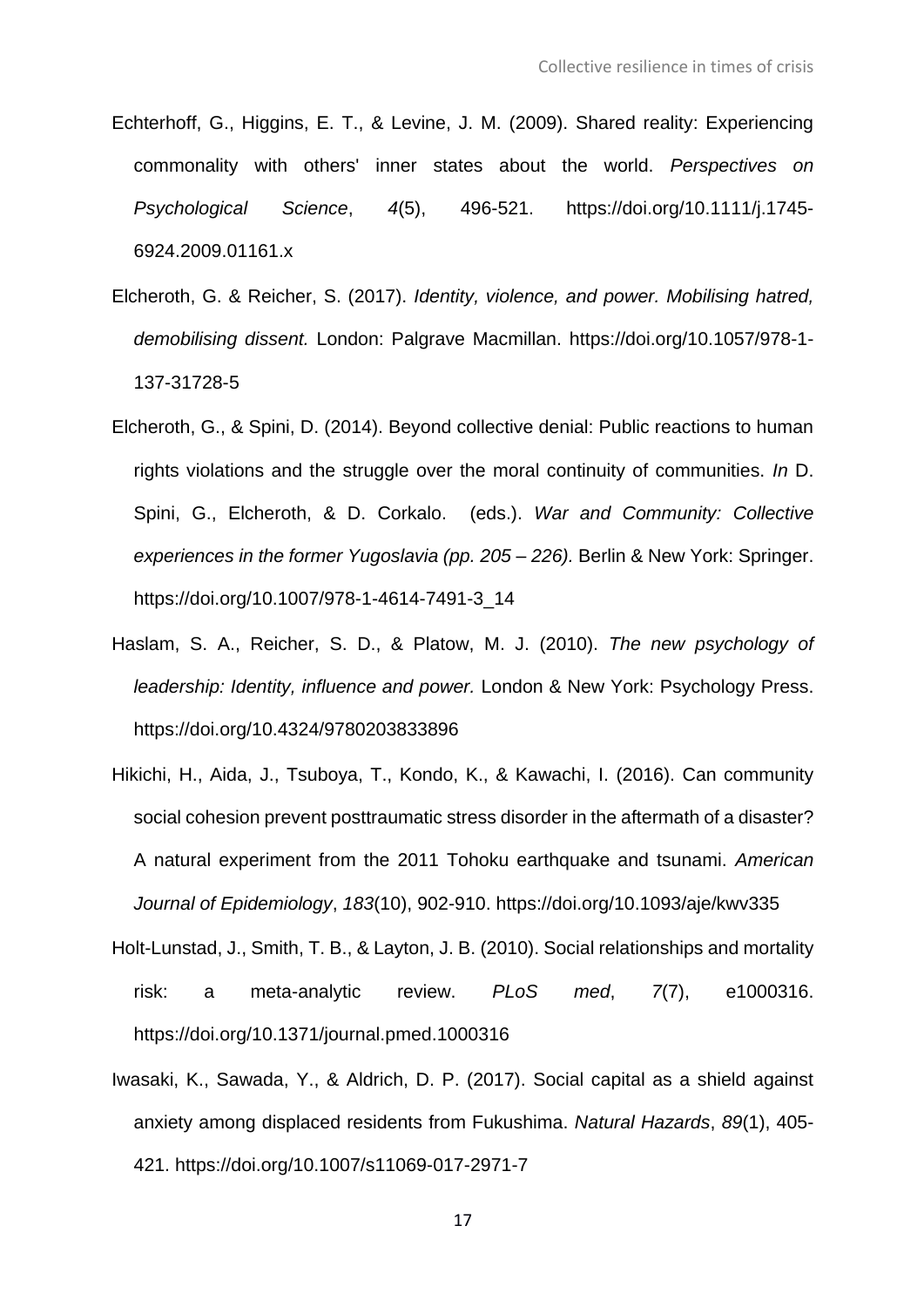- Jetten, J., Haslam, C., Haslam, S. A., Dingle, G., & Jones, J. M. (2014). How groups affect our health and well‐being: The path from theory to policy. *Social Issues and Policy Review*, *8*(1), 103-130. https://doi.org/10.1111/sipr.12003
- Kaniasty, K., & Norris, F. H. (2008). Longitudinal linkages between perceived social support and posttraumatic stress symptoms: Sequential roles of social causation and social selection. *Journal of Traumatic Stress, 21*(3), 274-281. https://doi.org/10.1002/jts.20334
- Keizer, K., Lindenberg, S., & Steg, L. (2008). The spreading of disorder. *Science*, *322*, 1681-1685. https://doi.org/10.1126/science.1161405
- Keizer, K., Lindenberg, S., & Steg, L. (2011). The reversal effect of prohibition signs. *Group processes & intergroup relations*, *14*(5), 681-688. https://doi.org/10.1177/1368430211398505
- Kopietz, R., Hellmann, J. H., Higgins, E. T., & Echterhoff, G. (2010). Shared-reality effects on memory: Communicating to fulfill epistemic needs. *Social Cognition*, *28*(3), 353-378. https://doi.org/10.1521/soco.2010.28.3.353
- Loy, L. S., & Spence, A. (2020). Reducing, and bridging, the psychological distance of climate change. *Journal of Environmental Psychology*, *67*, 101388. https://doi.org/10.1016/j.jenvp.2020.101388
- Matthes, J. (2015). Observing the "spiral" in the spiral of silence. *International Journal of Public Opinion Research*, *27*(2), 155-176. https://doi.org/10.1093/ijpor/edu032
- Matthes, J., Knoll, J., & von Sikorski, C. (2018). The "spiral of silence" revisited: A meta-analysis on the relationship between perceptions of opinion support and political opinion expression. *Communication Research*, *45*(1), 3-33. https://doi.org/10.1177/0093650217745429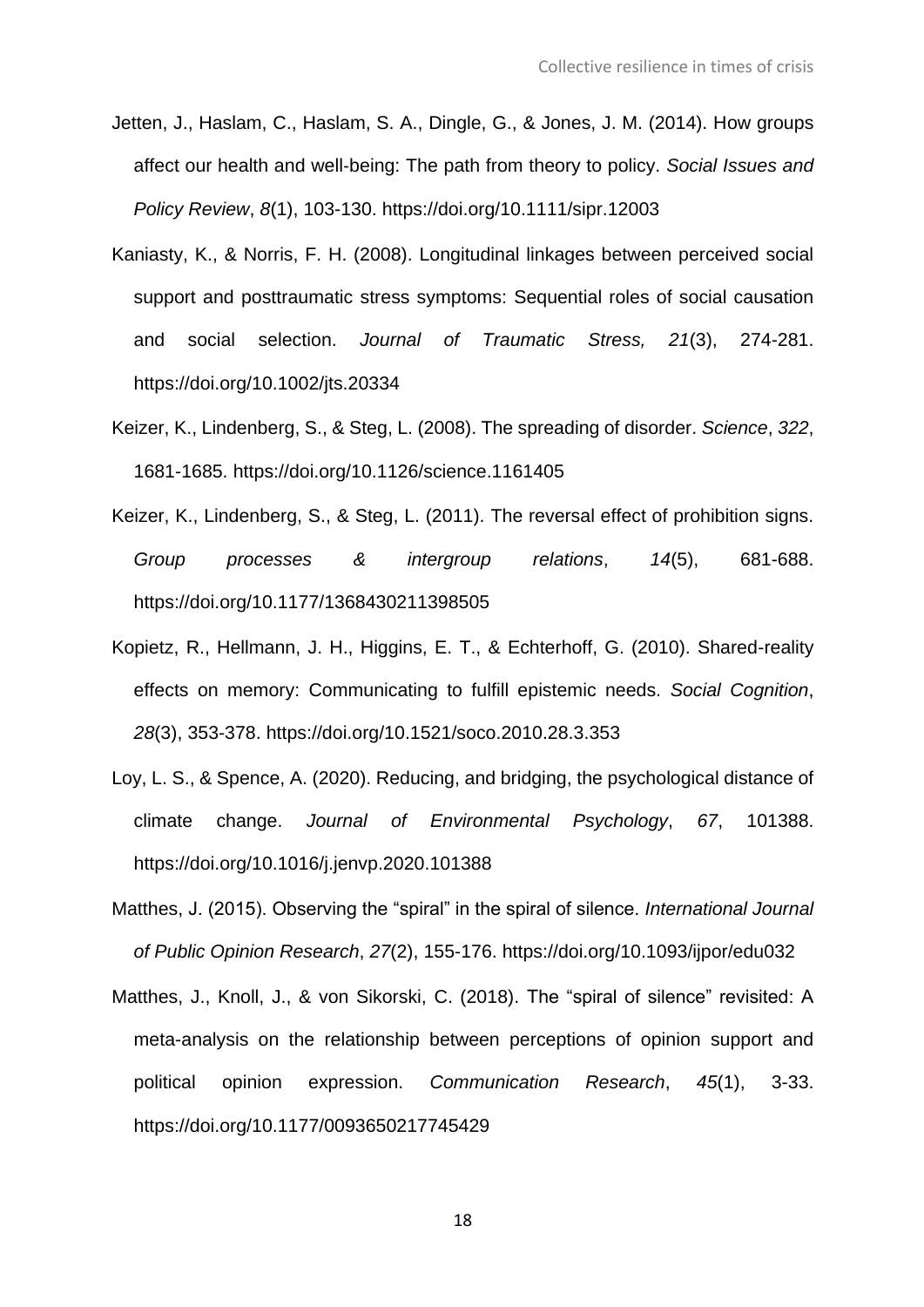- McFarland, S., Webb, M., & Brown, D. (2012). All humanity is my ingroup: A measure and studies of identification with all humanity. *Journal of Personality and Social Psychology*, *103*(5), 830-853. https://doi.org/10.1037/a0028724
- Noel, P., Cork, C., & White, R. G. (2018). Social capital and mental health in postdisaster/conflict contexts: a systematic review. *Disaster Medicine and Public Health Preparedness*, *12*(6), 791-8. https://doi.org/10.1017/dmp.2017.147
- Ntontis, E., Drury, J., Amlôt, R., Rubin, G. J., & Williams, R. (2020). Endurance or decline of emergent groups following a flood disaster: Implications for community resilience. *International Journal of Disaster Risk Reduction, 45,* 101493. https://doi.org/10.1016/j.ijdrr.2020.101493
- Ostertag, S. F., & Ortiz, D. G. (2013). The battle over meaning: Digitally mediated processes of cultural trauma and repair in the wake of hurricane Katrina. *American Journal of Cultural Sociology*, *1*(2), 186-220. https://doi.org/10.1057/ajcs.2013.4
- Packer, D. J. (2008). On being both with us and against us: A normative conflict model of dissent in social groups. Personality and Social Psychology Review, 12(1), 50- 72. https://doi.org/10.1177/1088868307309606
- Paluck, E. L. (2011). Peer pressure against prejudice: A high school field experiment examining social network change. *Journal of Experimental Social Psychology*, *47*(2), 350-358. https://doi.org/10.1016/j.jesp.2010.11.017
- Penic, S., Elcheroth, G., & Morselli, D. (2017). Inter-group forgiveness in the aftermath of symmetric and asymmetric communal violence: Contact density and nationalistic climates as contextual mediators. *European Journal of Social Psychology, 47,* 209– 227. https://doi.org/10.1002/ejsp.2248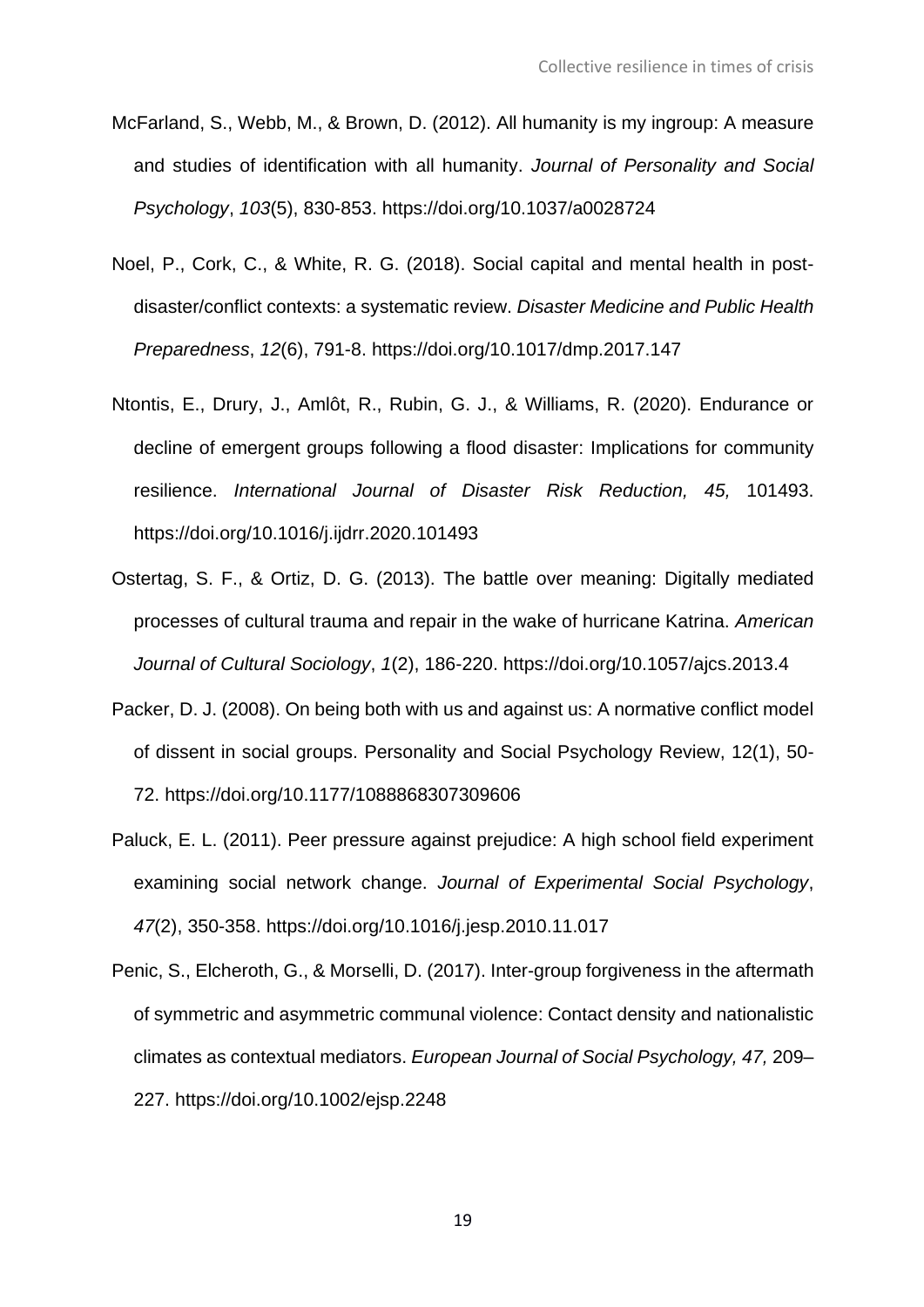- Portelinha, I., & Elcheroth, G. (2016). From marginal to mainstream: The role of perceived social norms in the rise of a far‐right movement. *European Journal of Social Psychology*, *46*(6), 661-671. https://doi.org/10.1002/ejsp.2224
- Sani, F., Bowe, M., & Herrera, M. (2008). Perceived collective continuity and social well‐being: Exploring the connections. *European Journal of Social Psychology*, *38*(2), 365-374. https://doi.org/10.1002/ejsp.461
- Sani, F., Herrera, M., & Bowe, M. (2009). Perceived collective continuity and ingroup identification as defence against death awareness. *Journal of Experimental Social Psychology, 45*(1), 242-245. https://doi.org/10.1016/j.jesp.2008.07.019
- Solnit, R. (2010). *A paradise built in hell: The extraordinary communities that arise in disaster*. London: Penguin.
- Sorokin, P. A. (1942/2017). *Man and society in calamity*. London & New York: Routledge. https://doi.org/10.4324/9780203786604
- Spini, D., Morselli, D., & Elcheroth, G. (2019). War experiences and emerging rights claims in postwar former Yugoslavia: The role of generalized conflict exposure and collective anomie. *European Journal of Social Psychology, 49*, 1173–1189. https://doi.org/10.1002/ejsp.2549
- Tankard, M. E., & Paluck, E. L. (2016). Norm perception as a vehicle for social change. *Social Issues and Policy Review*, *10*(1), 181-211. https://doi.org/10.1111/sipr.12022
- Tankard, M. E., & Paluck, E. L. (2017). The effect of a Supreme Court decision regarding gay marriage on social norms and personal attitudes. *Psychological science, 28*(9), 1334-1344. https://doi.org/10.1177/0956797617709594
- Vallacher, R. R., Read, S. J., & Nowak, A. (2002). The dynamical perspective in personality and social psychology. *Personality and Social Psychology Review*, *6*(4), 264-273. https://doi.org/10.1207/S15327957PSPR0604\_01